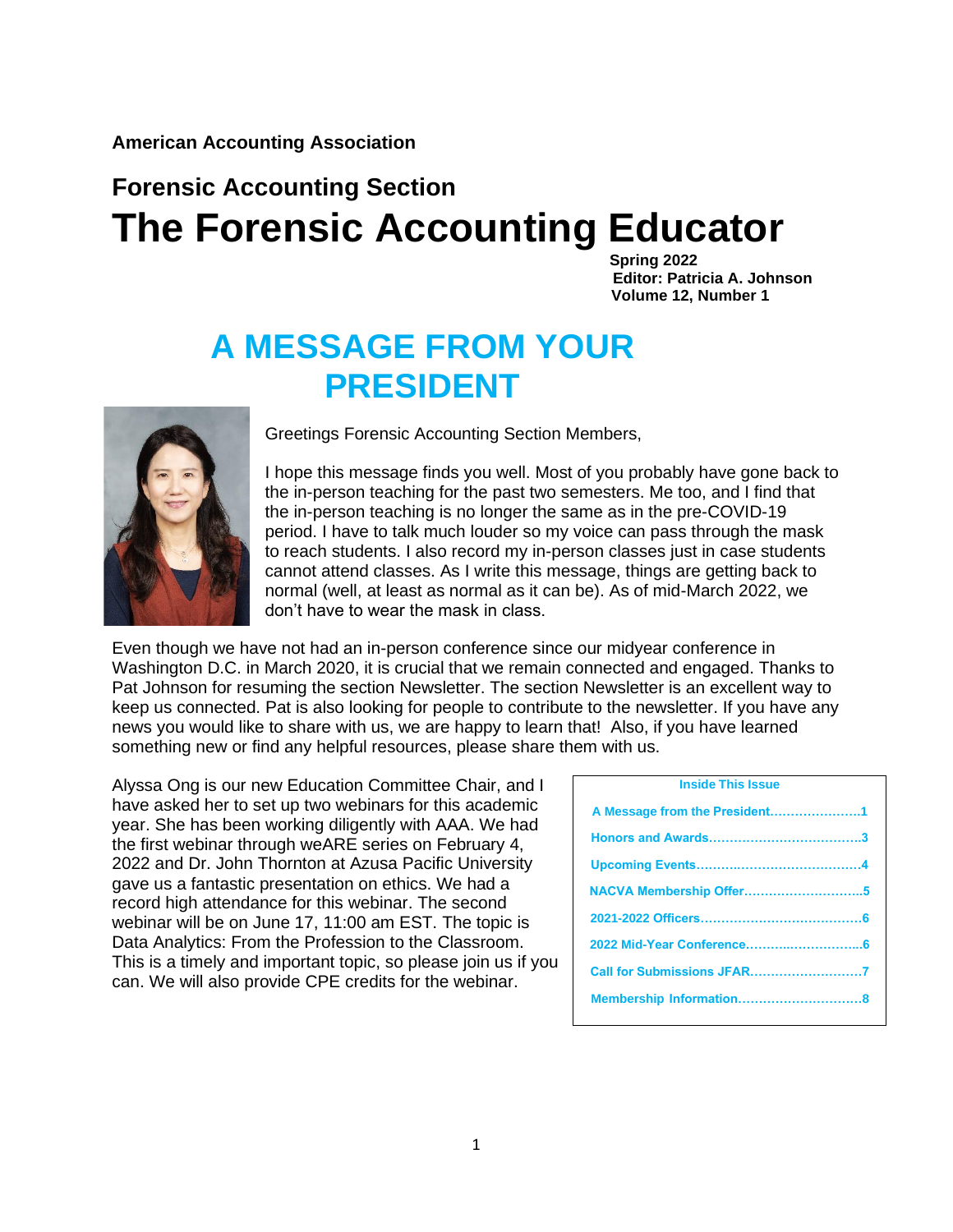Our section journal, *Journal of Forensic Accounting Research*, needs your support. Several special issues are calling for papers. Please spread the word to your friends and colleagues, so they are aware of the calls for papers. The submission deadlines spread from December 21, 2022, to June 15, 2023. There is plenty of time for you to start new research projects!

Next, I would like to thank our VP-Practice, Brien Jones. He has been so helpful in providing the section members extra value by offering our members one-year Affiliate membership with NACVA. Detailed information about the associated benefits of the Affiliate membership and how the section members can enroll is included in this newsletter. Brien also shares his expertise in running a hybrid conference with us and offers his assistance in helping us to get ready for the 2022 midyear conference.

We had a successful midyear meeting in March 2022. Kip Holderness as the program chair, Carol Yu and Martin Ndicu as the paper chairs worked hard in planning the conference. In addition, I also would like to thank our sponsors: Deloitte, Grant Thornton, KPMG, and NACVA, for their continuous support.

Another thank-you goes to Sri Ramamoorti, who chairs the Professional Association Liaison Committee. He has devoted his time reaching out to outside practitioners and working on getting sponsorships.

Special thanks to Dick Riley, Cindy Durtschi, Ronald Daigle, and Lester Heitger who answered many of my questions and offered advice. I am so glad that I have you in my corner.

Finally, Forensic Accounting Section is a great section. I am supported by so many of you, and I would like to do the same for you. Please stay engaged or become engaged if you have not done so. Together we can make the Forensic Accounting section a value-added section for all our members.

Chih-Chen Lee, President

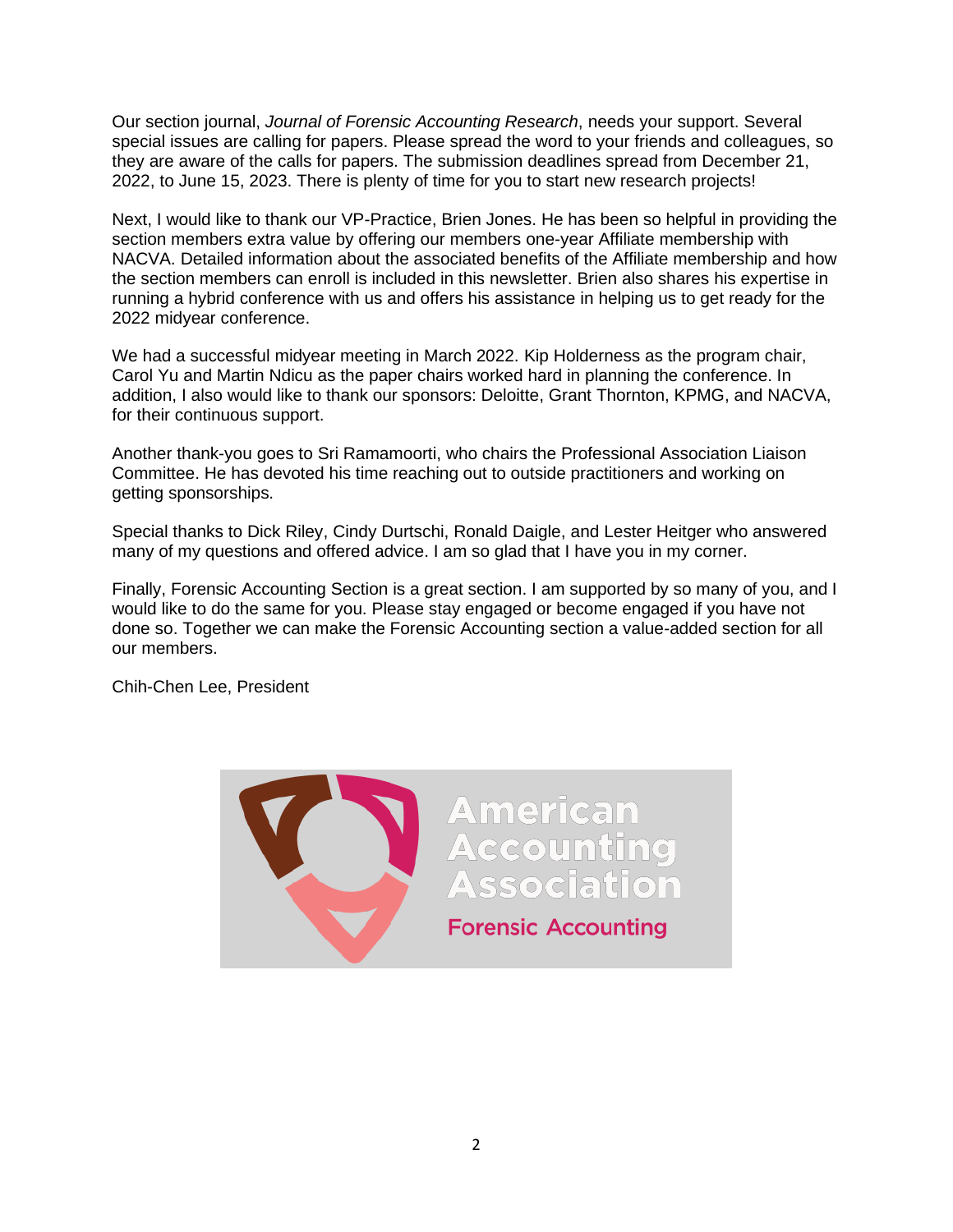## **Honors and Awards**



Congratulations to section member Lynda Schwartz of the Isenberg School of Management at the University of Massachusetts Amherst! She was recognized by the AICPA as one of two 2021 Forensic and Litigation Services Volunteers of the Year during the AICPA Forensic and Valuation Services Conference held in November 2021.



### **Forensic Accounting Section Awards – Midyear Meeting March 2022**

### **Paper Awards**

### **Best Paper**



"An Investigation of Misreporting Choice, Team Membership, and Task Similarity on Whistleblowing Decisions"

Xin Geng (Berry College) and Alyssa Ong (Pepperdine University)

### **Best Public Interest Paper**

"The Unintended Consequences of Auditors' Materiality Disclosures on Whistleblowing Intentions"

Mac Festa (University of Wyoming), Megan Marie Jones (Xavier University), Darin (Kip) Holderness (West Virginia University), and Richard Riley (West Virginia University)

### **Service Awards**

### **Program Chair Service Award for 2021 Midyear Meeting**

Meghann Cefaratti Northern Illinois University

**Research Program Chair Service Award for 2021 Midyear Meeting**

Aaron Wilson Ohio University

**Research Program Chair Service Award for 2021 Midyear Meeting**

Andrea Scheetz Georgia Southern University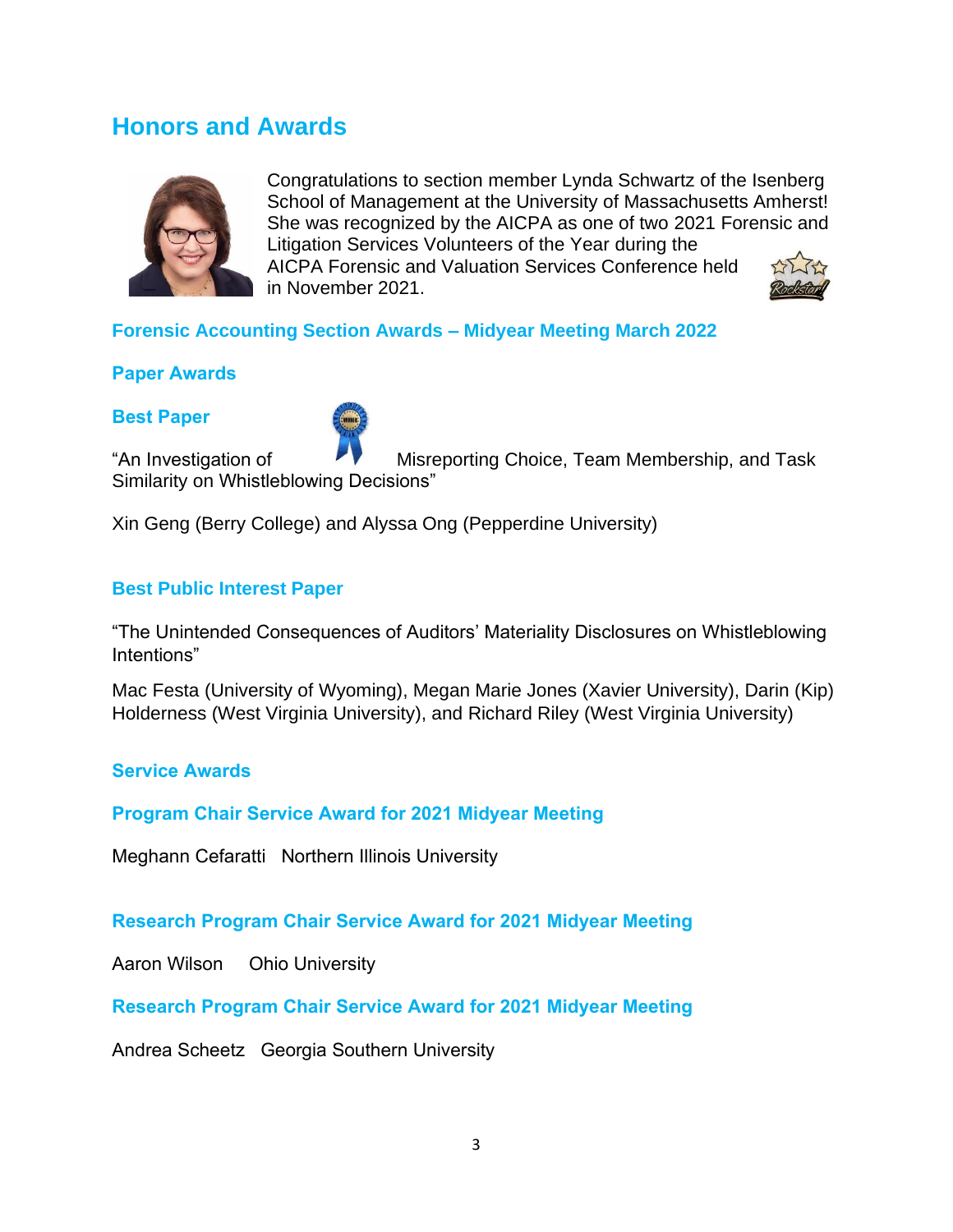### **Upcoming Events**

The FAS section has organized a session that will be available to all AAA members as part of the weARE Webinar series. A special thanks to Alyssa Ong, Education chair, for taking the lead on this. See details below.

### **weARE Webinar June 17th, 11:00 am EST**

### Data Analytics: From the Profession to the Classroom

The accounting profession is data and technology driven. Management and executive leadership are looking to accounting professionals more than ever to use data to support insightful decision making. To help equip your students with the data analytics skills they will need in the first few years of their careers, we cover key tools and skills employers would like their college hires to know and how you can incorporate them into your classroom setting.

This presentation includes:

- A tool-agnostic approach to introducing the fundamentals of data and data analytics
- Data analytics tools that accounting professionals use and how they are using them
- Firsthand experiences on integrating data visualization in an accounting classroom
- Tips for finding free data sets that will help your students build data analytics skills

By including technologies and data analytics in your courses, students will be exposed to skillsets that can help set them apart professionally by filling in skill gaps employers want.

### Presenters: **Danielle Brannock, CPA, CSPO** and **Alicja Foksinska, CISA, CFE**

Note: (Registration will be available at<https://aaahq.org/Education/Resources/Online> closer to the date)

### **Preconference Workshop, Sunday, July 31st (precedes AAA Annual Meeting)**

Day: July 31st Time: 1-4.30pm Presenters:

**[Mike Brodsky](https://www2.aaahq.org/AM/modify.cfm?view=ModifyPresenter&participantID=26358)**, Deloitte & Touche LLP [mbrodsky@deloitte.com](mailto:mbrodsky@deloitte.com)

**[Christine Cheng](https://www2.aaahq.org/AM/modify.cfm?view=ModifyPresenter&participantID=26378)**, University of Mississippi [ccheng3@olemiss.edu](mailto:ccheng3@olemiss.edu)

Description:

In this session, presenters will share about the different fraud risks that are prevalent today, how companies can deal with the risks, and the SEC's current focus. Participants will be able to engage the presenters and each other in discussions about the fraud risks, how to better manage those risks, and regulatory focus on current issues.

Format:

This session will have presentations and discussions on two topics: 1. Managing Fraud Risk in Uncertain Times 2. SEC Update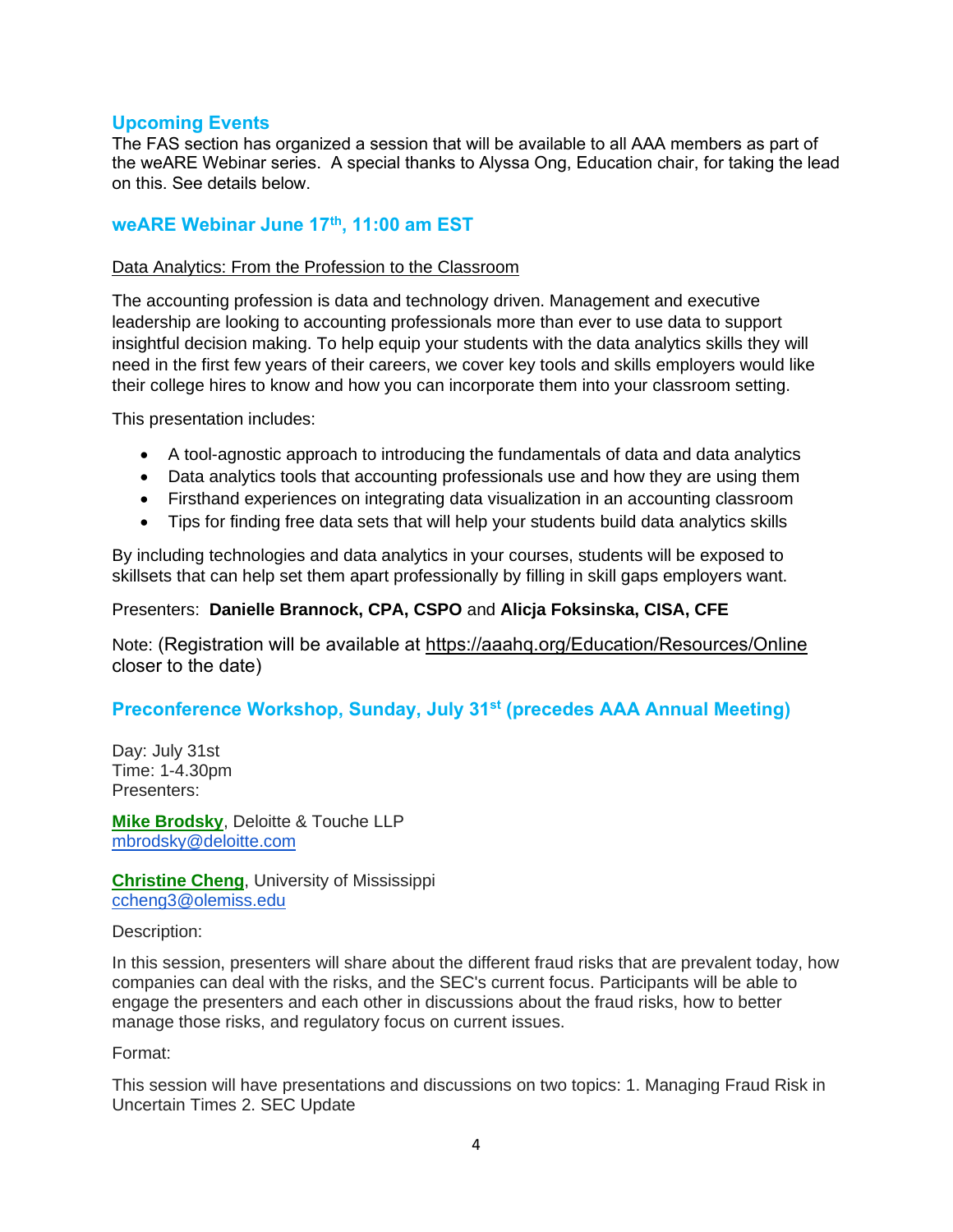Both topics will have equal time allotted. Presenters will spend the first 1.5 hours of each presentation going over the topic and then there will be time for discussion among the attendees as well as a Q&A session.

Learning Objective:

Participants will learn about managing fraud risks that were prevalent during the COVID pandemic and the current fraud risk landscape that companies are facing. Participants will also get to hear from an SEC Visiting Scholar about the agency's current focus. Together, participants will be able to keep current on fraud and regulatory events and spark new research ideas relevant to practice.

For more information contact Alyssa Ong (alyssa.ong@pepperdine.edu)

## **NACVA Membership Offer**

Many thanks to our VP of Practice, Brien Jones, for providing the opportunity to receive a oneyear complimentary academician membership to NACVA|GACVA. **Take advantage of this generous offer by JUNE 30, 2022.** 

## **Complimentary One-Year Academician Membership to NACVA|GACVA**

**One-year complimentary Academician Membership is extended to members of the Forensic Accounting Section.**

- View this [quick video](https://youtu.be/7M_8ezCDw3w)
- **[Click here](https://www.nacva.com/AAAFAS)** for details and to enroll

Academician Membership with NACVA|GACVA provides access to practitioner-centric training, turnkey curriculum for business valuation and financial forensic certification, technical publications, essential valuation databases and software, guidance on professional standards, 7,000+ credential designees, members, and mentors worldwide, active job board postings, monthly virtual industry news programs, and more. **[Enroll](https://www.nacva.com/assoc_subscribe.asp)** as an Academician Member by June 30, 2022, using promotion code AAAFAS2022.

"Bridging the intersection of academia and practice is essential," states **Brien K, Jones**, Chief Operations Officer/Executive Vice President for the National Association of Certified Valuators and Analysts® [\(NACVA](https://www.nacva.com/)®) and Global Association of Certified Valuators and Analysts™ [\(GACVA™\)](https://www.globalcva.com/) and VP-Practice for the Forensic Accounting Section. "Extending practitioner-centric resources to members of the Forensic Accounting Section strengthens our efforts to attain and disseminate knowledge, fosters research and publishing opportunities, and supports educational resources from a practice perspective. Collaboration between practitioners, faculty, and students also cultivates career opportunities and can shape perspectives about how academic principals transpire in practice."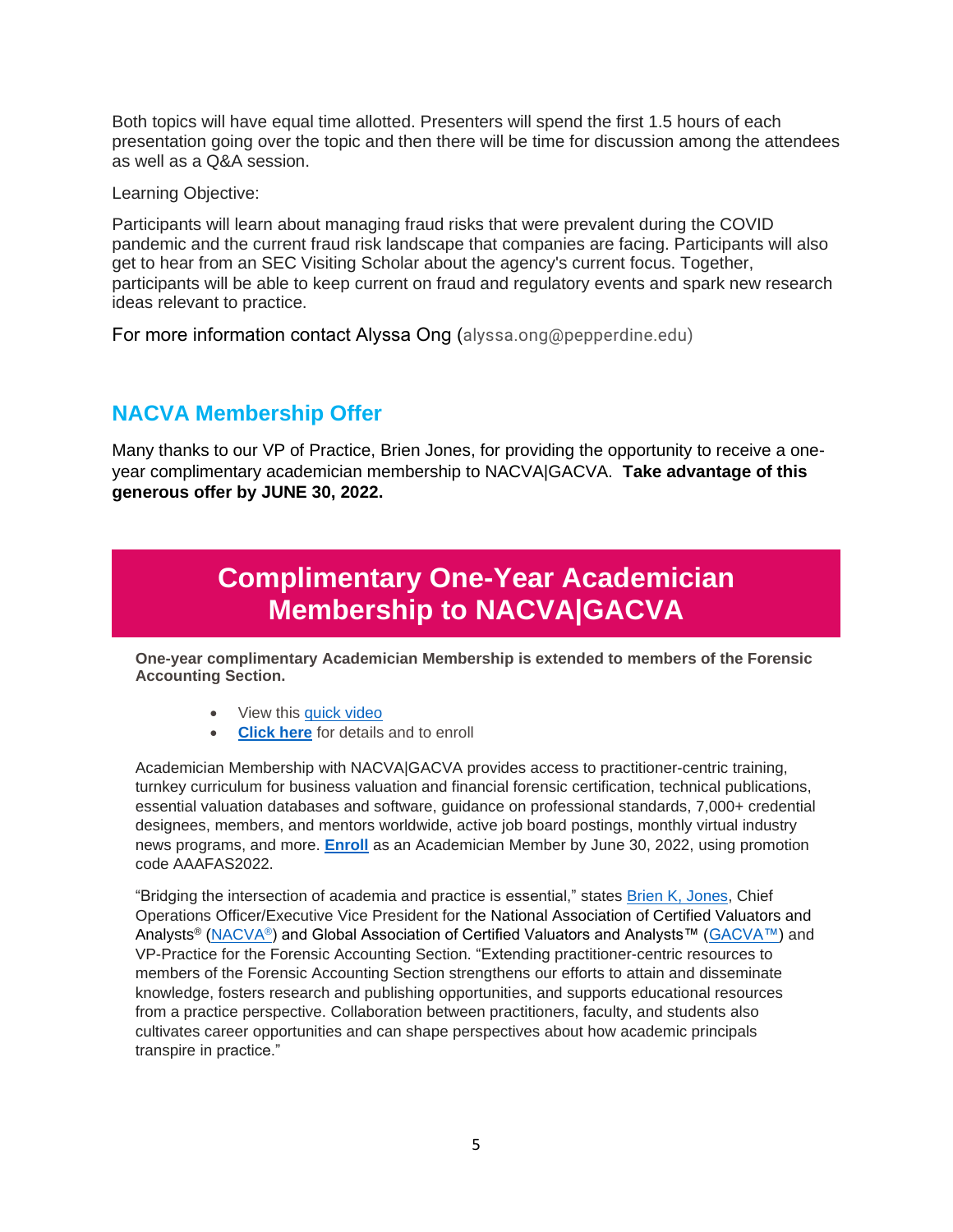## **Forensic Accounting Section Officers 2021-2022**

| President                                    | Chih-Chen Lee     | Northern Illinois<br>University | cclee@niu.edu                |
|----------------------------------------------|-------------------|---------------------------------|------------------------------|
| Vice President-Academic<br>(President-Elect) | Debra Sinclair    | University of<br>South Florida  | dsinclair@mail.usf.edu       |
|                                              |                   |                                 |                              |
| Vice President-Practice                      | Brien K. Jones    | <b>NACVA</b>                    | brienj1@nacva.com            |
| Past President                               | <b>Dick Riley</b> | West Virginia<br>University     | richard.riley@mail.wvu.edu   |
| Secretary                                    | Kip Holderness    | West Virginia<br>University     | kip.holderness@gmail.com     |
| Treasurer                                    | Sri Ramamoorti    | University of<br>Dayton         | sramamoorti1@udayton.edu     |
| <b>Council Representative</b>                | Lester Heitger    | Missouri State<br>University    | LesHeitger@missouristate.edu |

## **2022 Mid-Year Conference**

We had a successful midyear meeting in March. The meeting was held virtually due to Covid-related travel concerns. We expect to meet in-person next year in Salt Lake City at NACVA headquarters. The midyear meeting had 113 participants. We enjoyed many great research papers, teaching innovations, and panel discussions. Thank you to our sponsors: Deloitte, Grant Thornton, KPMG, and NACVA, for helping to make the meeting a success!  $\sim$  Kip Holderness



**The FAS section would like to thank Kip Holderness, Martin Ndicu, and Carol Yu for their hard work on the Mid-Year conference! Congratulations on a job well done!**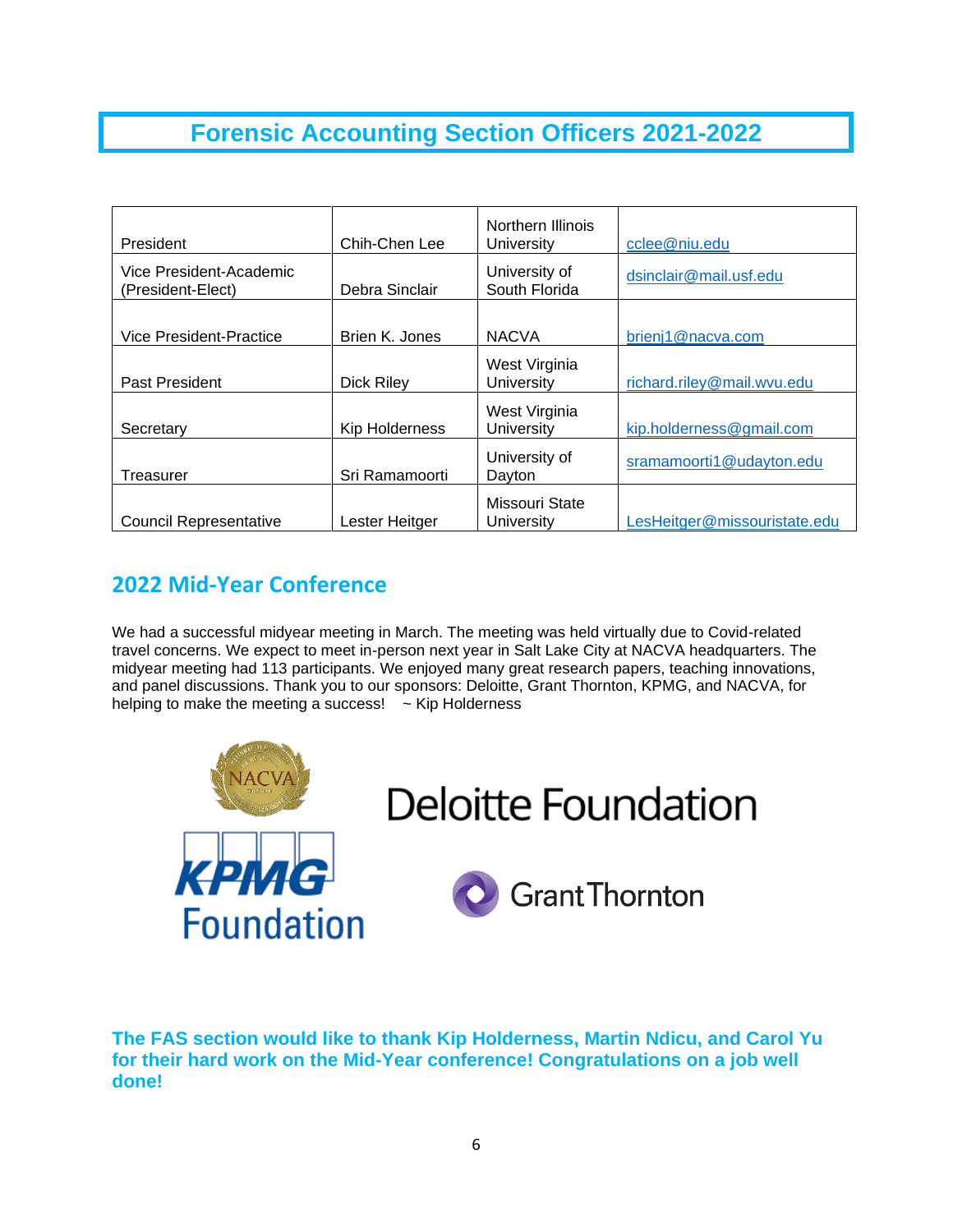## **CALL FOR SUBMISSIONS:**

## *Journal of Forensic Accounting Research*

#### *Special Interest Forums*

The *Journal of Forensic Accounting Research* (*JFAR*) promotes excellence in the research, teaching, and practice of forensic accounting, with a balance among basic research, practice, and education. In addition, forensic accounting research is to be broadly conceived and not limited to fraud research.

The editors invite submissions of original unpublished work for these special interest forumslisted below.

### **Manuscript Submission Information**

We will consider papers using a variety of methodologies that appropriately address the theme of the forum. Authors may consider previously published research in the *JFAR* as apossible direction for their work. Submitted manuscripts should not have been published previously, nor be under consideration for publication elsewhere (except conference proceedings papers). Each submission for these special interest forums will go through thenormal review process for *JFAR* and should conform to the appropriate style and submission guidelines that can be found on the *Journal of [Forensic](about:blank) [Accounting](about:blank)* **Research page**

#### **Submission Paths**

There are two paths to submission in the Special Issue Forums.

### **Completed Manuscripts**

Completed manuscripts may be submitted for consideration in a special topic forum at any time. Manuscripts will be considered as they are received. They will be subject to an expedited review process, generally using one reviewer and a special issue forum editor. We plan to provide a quick turnaround on the initial submission and expect authors to resubmit in a timely manner (within three to six months) if invited to submit a revision. Manuscripts will be published as soon as they are accepted.

### **Manuscript Idea and Document Mentorship**

Authors who have research ideas that they would like to develop for a special issue forum article may submit through the manuscript idea and document mentorship process. As part of this process, topic editors offer manuscript mentorship. The mentorship will proceed in multiple phases:

**Phase 1** – The Idea Stage: Interested author(s) submit a two-page idea proposal describing key issues their paper will address.

**Phase 2** – The Operational Phase: Assuming that the researchers receive positivefeedback in Phase 1, they submit an expanded 10-to-15-page proposal that may include preliminary findings.